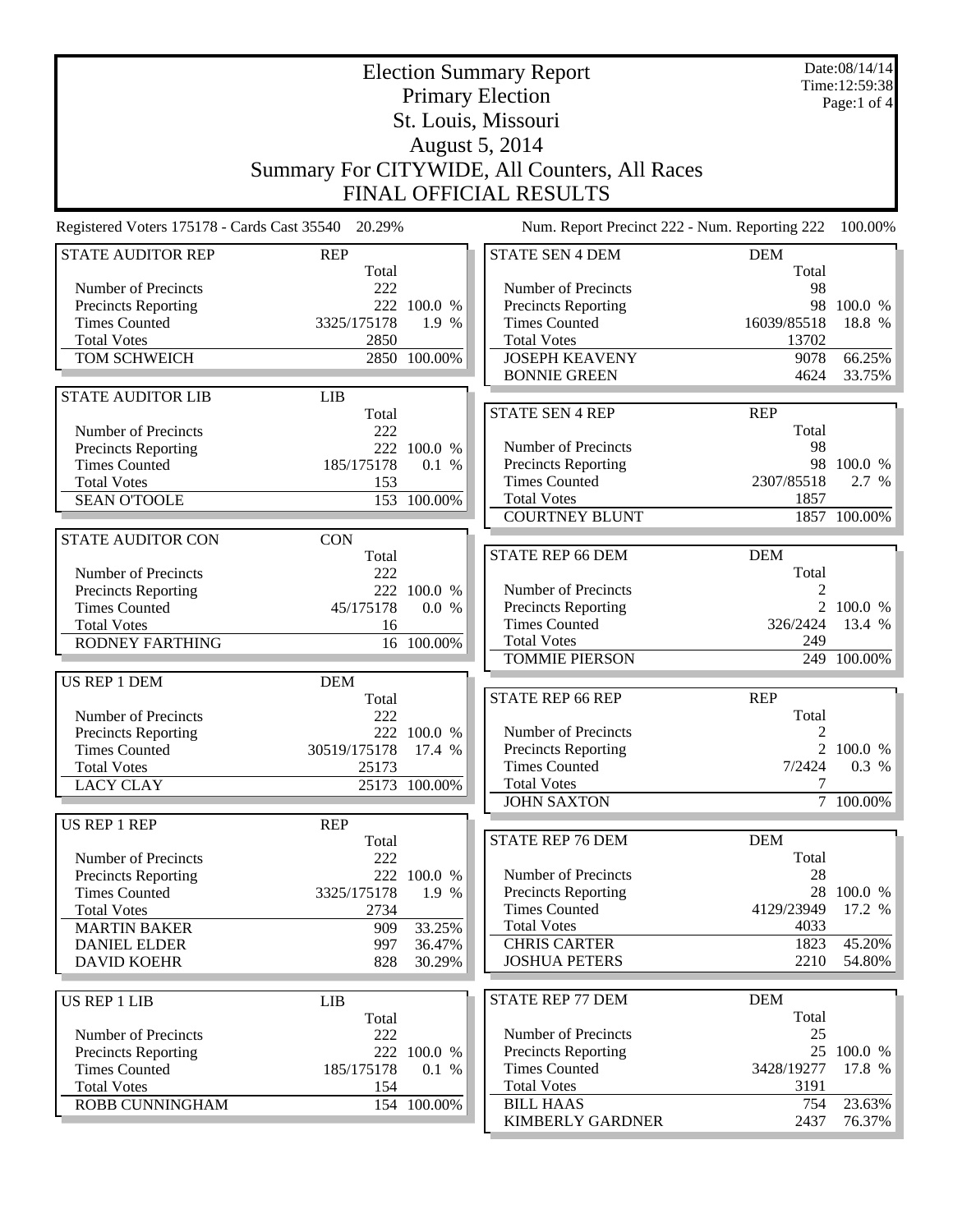|                                            | <b>Election Summary Report</b>                     |              |                                               |                     | Date:08/14/14<br>Time:12:59:38 |  |
|--------------------------------------------|----------------------------------------------------|--------------|-----------------------------------------------|---------------------|--------------------------------|--|
| <b>Primary Election</b>                    |                                                    |              |                                               | Page:2 of 4         |                                |  |
| St. Louis, Missouri                        |                                                    |              |                                               |                     |                                |  |
|                                            |                                                    |              |                                               |                     |                                |  |
|                                            | August 5, 2014                                     |              |                                               |                     |                                |  |
|                                            | Summary For CITYWIDE, All Counters, All Races      |              |                                               |                     |                                |  |
|                                            |                                                    |              | <b>FINAL OFFICIAL RESULTS</b>                 |                     |                                |  |
|                                            | Registered Voters 175178 - Cards Cast 35540 20.29% |              | Num. Report Precinct 222 - Num. Reporting 222 |                     | 100.00%                        |  |
| <b>STATE REP 78 DEM</b>                    | <b>DEM</b><br>Total                                |              | STATE REP 81 DEM                              | <b>DEM</b><br>Total |                                |  |
| Number of Precincts                        | 25                                                 |              | Number of Precincts                           | 21                  |                                |  |
| <b>Precincts Reporting</b>                 |                                                    | 25 100.0 %   | Precincts Reporting                           |                     | 21 100.0 %                     |  |
| <b>Times Counted</b>                       | 2579/17171                                         | 15.0 %       | <b>Times Counted</b>                          | 2721/18175          | 15.0 %                         |  |
| <b>Total Votes</b>                         | 2370                                               |              | <b>Total Votes</b>                            | 2195                |                                |  |
| PENNY HUBBARD                              | 1699                                               | 71.69%       | <b>JACOB HUMMEL</b>                           |                     | 2195 100.00%                   |  |
| <b>NATALIE VOWELL</b>                      | 671                                                | 28.31%       |                                               |                     |                                |  |
|                                            |                                                    |              | <b>STATE REP 81 LIB</b>                       | <b>LIB</b>          |                                |  |
| <b>STATE REP 78 REP</b>                    | <b>REP</b>                                         |              |                                               | Total               |                                |  |
|                                            | Total                                              |              | Number of Precincts                           | 21                  |                                |  |
| Number of Precincts                        | 25                                                 |              | Precincts Reporting                           |                     | 21 100.0 %                     |  |
| <b>Precincts Reporting</b>                 |                                                    | 25 100.0 %   | <b>Times Counted</b>                          | 32/18175            | 0.2 %                          |  |
| <b>Times Counted</b>                       | 169/17171                                          | 1.0 %        | <b>Total Votes</b>                            | 23                  |                                |  |
| <b>Total Votes</b>                         | 132                                                |              | <b>LISA SCHAPER</b>                           |                     | 23 100.00%                     |  |
| <b>JOHN HUBB</b>                           |                                                    | 132 100.00%  |                                               |                     |                                |  |
|                                            |                                                    |              | <b>STATE REP 82 DEM</b>                       | <b>DEM</b>          |                                |  |
| <b>STATE REP 79 DEM</b>                    | <b>DEM</b>                                         |              |                                               | Total               |                                |  |
|                                            | Total                                              |              | Number of Precincts                           | 23                  |                                |  |
| Number of Precincts                        | 31                                                 |              | Precincts Reporting                           |                     | 23 100.0 %                     |  |
| Precincts Reporting                        |                                                    | 31 100.0 %   | <b>Times Counted</b>                          | 4480/22383          | 20.0 %                         |  |
| <b>Times Counted</b>                       | 3346/20614                                         | 16.2 %       | <b>Total Votes</b>                            | 3675                |                                |  |
| <b>Total Votes</b>                         | 2578                                               |              | MICHELE KRATKY                                |                     | 3675 100.00%                   |  |
| <b>MICHAEL BUTLER</b>                      |                                                    | 2578 100.00% |                                               |                     |                                |  |
|                                            |                                                    |              | <b>STATE REP 82 REP</b>                       | <b>REP</b>          |                                |  |
| <b>STATE REP 79 REP</b>                    | <b>REP</b>                                         |              |                                               | Total               |                                |  |
|                                            | Total                                              |              | Number of Precincts                           | 23                  |                                |  |
| Number of Precincts                        | 31                                                 |              | Precincts Reporting                           |                     | 23 100.0 %                     |  |
| <b>Precincts Reporting</b>                 |                                                    | 31 100.0 %   | <b>Times Counted</b>                          | 1117/22383<br>889   | 5.0 %                          |  |
| <b>Times Counted</b><br><b>Total Votes</b> | 185/20614<br>150                                   | 0.9 %        | <b>Total Votes</b><br><b>JAKE KOEHR</b>       |                     | 889 100.00%                    |  |
| <b>ROBERT VROMAN</b>                       |                                                    | 150 100.00%  |                                               |                     |                                |  |
|                                            |                                                    |              |                                               | <b>DEM</b>          |                                |  |
| STATE REP 80 DEM                           | <b>DEM</b>                                         |              | STATE REP 83 DEM                              | Total               |                                |  |
|                                            | Total                                              |              | Number of Precincts                           |                     |                                |  |
| Number of Precincts                        | 28                                                 |              | Precincts Reporting                           |                     | 7 100.0 %                      |  |
| <b>Precincts Reporting</b>                 |                                                    | 28 100.0 %   | <b>Times Counted</b>                          | 1201/6644           | 18.1 %                         |  |
| <b>Times Counted</b>                       | 3830/19816                                         | 19.3 %       | <b>Total Votes</b>                            | 959                 |                                |  |
| <b>Total Votes</b>                         | 3155                                               |              | <b>GINA MITTEN</b>                            |                     | 959 100.00%                    |  |
| <b>MIKE COLONA</b>                         |                                                    | 3155 100.00% |                                               |                     |                                |  |
|                                            |                                                    |              | <b>STATE REP 83 REP</b>                       | <b>REP</b>          |                                |  |
| <b>STATE REP 80 REP</b>                    | <b>REP</b>                                         |              |                                               | Total               |                                |  |
|                                            | Total                                              |              | Number of Precincts                           | 7                   |                                |  |
| <b>Number of Precincts</b>                 | 28                                                 |              | Precincts Reporting                           |                     | 7 100.0 %                      |  |
| Precincts Reporting                        |                                                    | 28 100.0 %   | <b>Times Counted</b>                          | 277/6644            | 4.2 %                          |  |
| <b>Times Counted</b>                       | 403/19816                                          | 2.0 %        | <b>Total Votes</b>                            | 224                 |                                |  |
| <b>Total Votes</b>                         | 300                                                |              | <b>JEREMY BUCKINGHAM</b>                      |                     | 224 100.00%                    |  |
| MICHAEL HUETT                              |                                                    | 300 100.00%  |                                               |                     |                                |  |
|                                            |                                                    |              |                                               |                     |                                |  |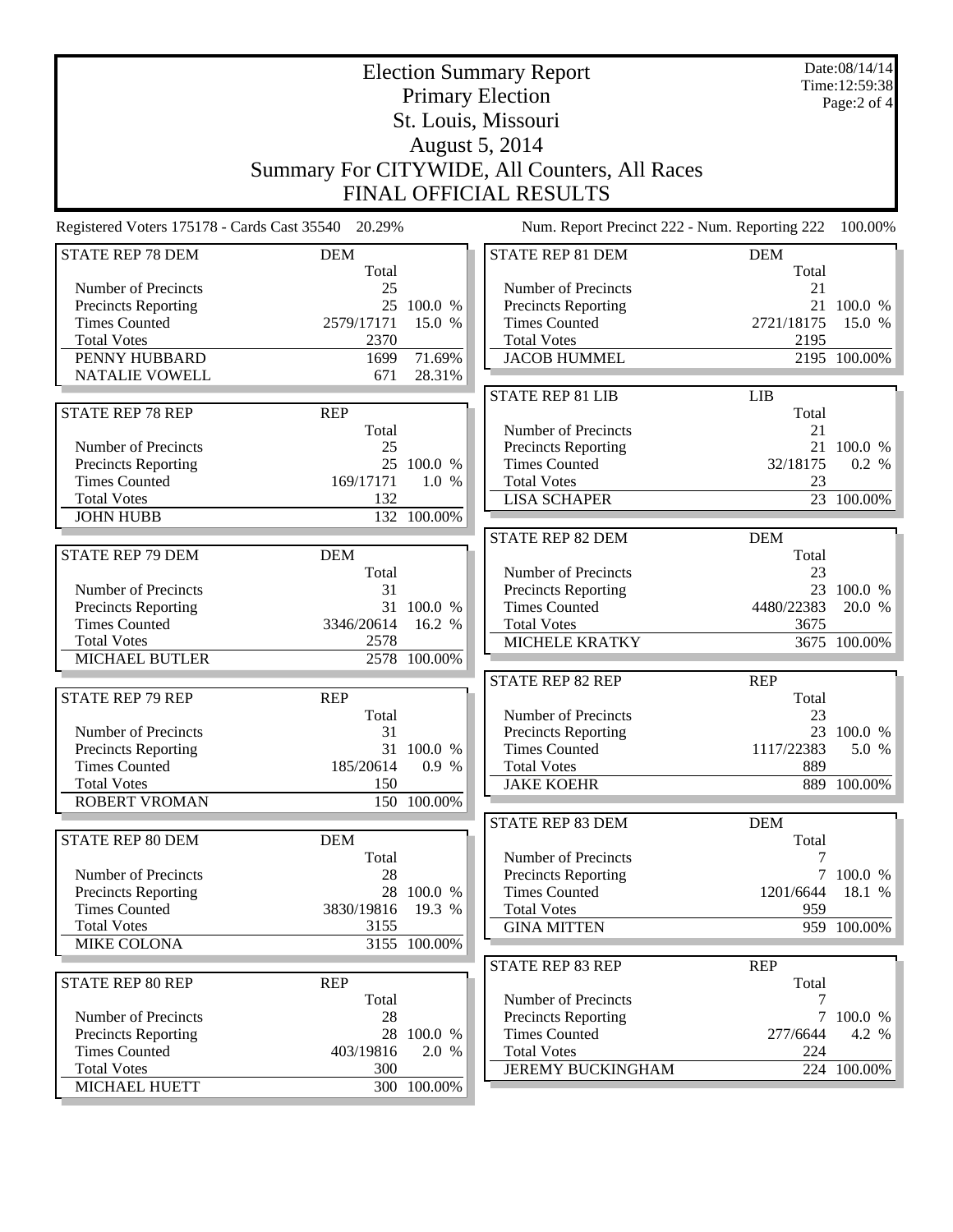|                                                   |                                                    |              | <b>Election Summary Report</b>                |                     | Date:08/14/14<br>Time:12:59:38 |
|---------------------------------------------------|----------------------------------------------------|--------------|-----------------------------------------------|---------------------|--------------------------------|
|                                                   |                                                    |              | <b>Primary Election</b>                       |                     | Page: 3 of 4                   |
|                                                   |                                                    |              | St. Louis, Missouri                           |                     |                                |
|                                                   |                                                    |              | August 5, 2014                                |                     |                                |
|                                                   |                                                    |              | Summary For CITYWIDE, All Counters, All Races |                     |                                |
| <b>FINAL OFFICIAL RESULTS</b>                     |                                                    |              |                                               |                     |                                |
|                                                   |                                                    |              |                                               |                     |                                |
|                                                   | Registered Voters 175178 - Cards Cast 35540 20.29% |              | Num. Report Precinct 222 - Num. Reporting 222 |                     | 100.00%                        |
| <b>STATE REP 83 LIB</b>                           | <b>LIB</b><br>Total                                |              | <b>COLL OF REV DEM</b>                        | <b>DEM</b><br>Total |                                |
| Number of Precincts                               |                                                    |              | Number of Precincts                           | 222                 |                                |
| <b>Precincts Reporting</b>                        | $\tau$                                             | 100.0 %      | Precincts Reporting                           |                     | 222 100.0 %                    |
| <b>Times Counted</b>                              | 17/6644                                            | 0.3 %        | <b>Times Counted</b>                          | 30519/175178        | 17.4 %                         |
| <b>Total Votes</b>                                | 14                                                 |              | <b>Total Votes</b>                            | 24772               |                                |
| <b>ANDREW BOLIN</b>                               |                                                    | 14 100.00%   | <b>GREGORY DALY</b>                           |                     | 24772 100.00%                  |
| <b>STATE REP 84 DEM</b>                           | <b>DEM</b>                                         |              | LICENSE COLL DEM                              | <b>DEM</b>          |                                |
|                                                   | Total                                              |              |                                               | Total               |                                |
| Number of Precincts                               | 25                                                 |              | Number of Precincts                           | 222                 |                                |
| Precincts Reporting                               |                                                    | 25 100.0 %   | Precincts Reporting                           |                     | 222 100.0 %                    |
| <b>Times Counted</b>                              | 3792/20414                                         | 18.6 %       | <b>Times Counted</b>                          | 30519/175178        | 17.4 %                         |
| <b>Total Votes</b>                                | 3208                                               |              | <b>Total Votes</b>                            | 27963               |                                |
| <b>KARLA MAY</b>                                  |                                                    | 3208 100.00% | <b>MAVIS THOMPSON</b><br><b>JEFFREY BOYD</b>  | 14191<br>13772      | 50.75%<br>49.25%               |
| STATE REP 91 DEM                                  | <b>DEM</b>                                         |              |                                               |                     |                                |
|                                                   | Total                                              |              | LICENSE COLL GRN                              | <b>GRN</b>          |                                |
| Number of Precincts                               | 2                                                  |              |                                               | Total               |                                |
| <b>Precincts Reporting</b>                        | $\overline{2}$                                     | 100.0 %      | Number of Precincts                           | 222                 |                                |
| <b>Times Counted</b>                              | 136/676                                            | 20.1 %       | Precincts Reporting                           |                     | 222 100.0 %                    |
| <b>Total Votes</b>                                | 104                                                |              | <b>Times Counted</b>                          | 103/175178          | 0.1 %                          |
| <b>JEANNE KIRKTON</b>                             |                                                    | 104 100.00%  | <b>Total Votes</b>                            | 66                  |                                |
|                                                   |                                                    |              | DON DE VIVO                                   |                     | 66 100.00%                     |
| <b>STATE REP 91 REP</b>                           | <b>REP</b>                                         |              | REC OF DEEDS DEM                              | <b>DEM</b>          |                                |
| Number of Precincts                               | Total<br>2                                         |              |                                               | Total               |                                |
| <b>Precincts Reporting</b>                        |                                                    | 2 100.0 %    | Number of Precincts                           | 222                 |                                |
| <b>Times Counted</b>                              | 35/676                                             | 5.2 %        | <b>Precincts Reporting</b>                    |                     | 222 100.0 %                    |
| <b>Total Votes</b>                                | 25                                                 |              | <b>Times Counted</b>                          | 30519/175178        | 17.4 $%$                       |
| MICHAEL PETERS                                    |                                                    | 25 100.00%   | <b>Total Votes</b>                            | 26804               |                                |
|                                                   |                                                    |              | <b>JIMMIE MATTHEWS</b>                        | 4920                | 18.36%                         |
| STATE REP 93 DEM                                  | <b>DEM</b>                                         |              | <b>SHARON CARPENTER</b><br>EDWARD MCFOWLAND   | 16839<br>5045       | $62.82\%$<br>18.82%            |
|                                                   | Total                                              |              |                                               |                     |                                |
| Number of Precincts<br><b>Precincts Reporting</b> | 5<br>5                                             | 100.0 %      | <b>REC OF DEEDS REP</b>                       | <b>REP</b>          |                                |
| <b>Times Counted</b>                              | 551/3635                                           | 15.2 %       |                                               | Total               |                                |
| <b>Total Votes</b>                                | 425                                                |              | Number of Precincts                           | 222                 |                                |
| <b>BOB BURNS</b>                                  |                                                    | 425 100.00%  | Precincts Reporting                           |                     | 222 100.0 %                    |
|                                                   |                                                    |              | <b>Times Counted</b>                          | 3325/175178         | 1.9 %                          |
| <b>STATE REP 93 REP</b>                           | <b>REP</b>                                         |              | <b>Total Votes</b>                            | 2575                |                                |
|                                                   | Total                                              |              | <b>ERIK SHELQUIST</b>                         |                     | 2575 100.00%                   |
| Number of Precincts                               | 5                                                  |              |                                               |                     |                                |
| Precincts Reporting                               |                                                    | 5 100.0 %    | <b>CON AMEND 1</b>                            |                     |                                |
| <b>Times Counted</b><br><b>Total Votes</b>        | 163/3635<br>132                                    | 4.5 %        | Number of Precincts                           | Total<br>222        |                                |
| <b>GARRETT MEES</b>                               |                                                    | 132 100.00%  | Precincts Reporting                           |                     | 222 100.0 %                    |
|                                                   |                                                    |              | <b>Times Counted</b>                          | 35540/175178        | 20.3 %                         |
|                                                   |                                                    |              | <b>Total Votes</b>                            | 34261               |                                |
|                                                   |                                                    |              | <b>YES</b>                                    | 9082                | 26.51%                         |
|                                                   |                                                    |              | NO                                            | 25179               | 73.49%                         |